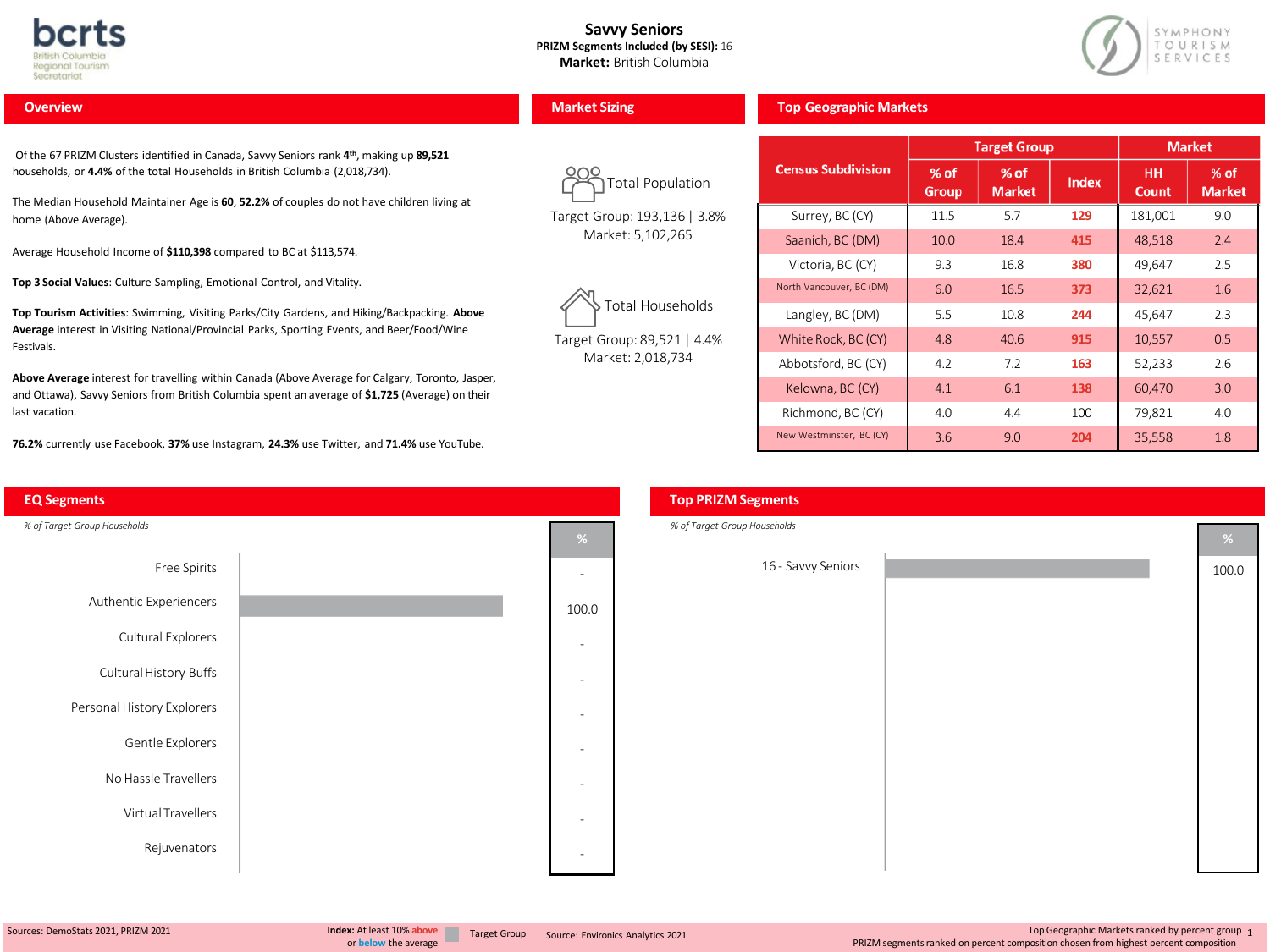



| <b>Demographic Profile</b>                                            |                                       |                                                                      | Psychographics**                                     |                      |                                                           |                    |                                                       |
|-----------------------------------------------------------------------|---------------------------------------|----------------------------------------------------------------------|------------------------------------------------------|----------------------|-----------------------------------------------------------|--------------------|-------------------------------------------------------|
| Total Population<br>Target Group: 193,136   3.8%<br>Market: 5,102,265 |                                       | Total Households<br>Target Group: 89,521   4.4%<br>Market: 2,018,734 | Culture Sampling<br><b>Emotional Control</b>         | <b>Strong Values</b> | 65<br>129<br>124<br>79                                    | <b>Weak Values</b> | <b>Attraction to Nature</b><br>Acceptance of Violence |
| Average Household Income                                              |                                       | Household Size*                                                      |                                                      | Vitality             | 121<br>81                                                 |                    | Utilitarian Consumerism                               |
| \$110,398<br>(97)                                                     |                                       |                                                                      | Voluntary Simplicity                                 |                      | 118<br>81                                                 | Sexism             |                                                       |
| Median Household<br>Maintainer Age<br>60<br>(112)                     | 2 Persons<br>1 Person<br>37.9<br>35.8 | 3 Persons<br>4 Persons<br>5+ Persons<br>12.2<br>9.6<br>4.5           | Rejection of Orderliness<br><b>Key Social Values</b> |                      | 118<br>81                                                 |                    | Enthusiasm for Technology                             |
|                                                                       | 108<br>124                            | 83<br>75<br>54                                                       | Culture Sampling<br>Index = $129$                    |                      | <b>Emotional Control</b><br>$Index = 124$                 |                    | Effort Towar d Health<br>Index = $117$                |
| Marital Status**                                                      | Family Composition***                 | Education**                                                          |                                                      |                      |                                                           |                    |                                                       |
| 55.8%<br>(98)                                                         | 52.2%<br>(119)                        | 31.7%<br>(116)                                                       | Legacy<br>Index = $113$                              |                      | Ethical Consumerism<br>$Index = 112$                      |                    | Ecological Lifestyle<br>$Index = 111$                 |
| Married/Common-Law                                                    | Couples Without Kids at Home          | University Degree                                                    |                                                      |                      |                                                           |                    |                                                       |
| Visible Minority Presence*                                            | Non-Official Language*                | Immigrant Population*                                                | Racial F usion<br>$Index = 110$                      |                      | Primacy of Envi ronmental<br>Protect ion<br>$Index = 109$ |                    | Flexible Fa milies<br>$Index = 109$                   |
| 23.2%<br>(71)                                                         | 1.6%<br>(48)                          | 27.1%<br>(95)                                                        | Work E thic<br>$Index = 108$                         |                      | Social Respo nsibility<br>$Index = 108$                   |                    | National Pride<br>$Index = 108$                       |
| Belong to a visible minority<br>group                                 | No knowledge of English or<br>French  | Born outside Canada                                                  |                                                      |                      |                                                           |                    |                                                       |

or **below** the average

Psychographics to Canada and <sup>2</sup> Strong/Weak values ranked by Index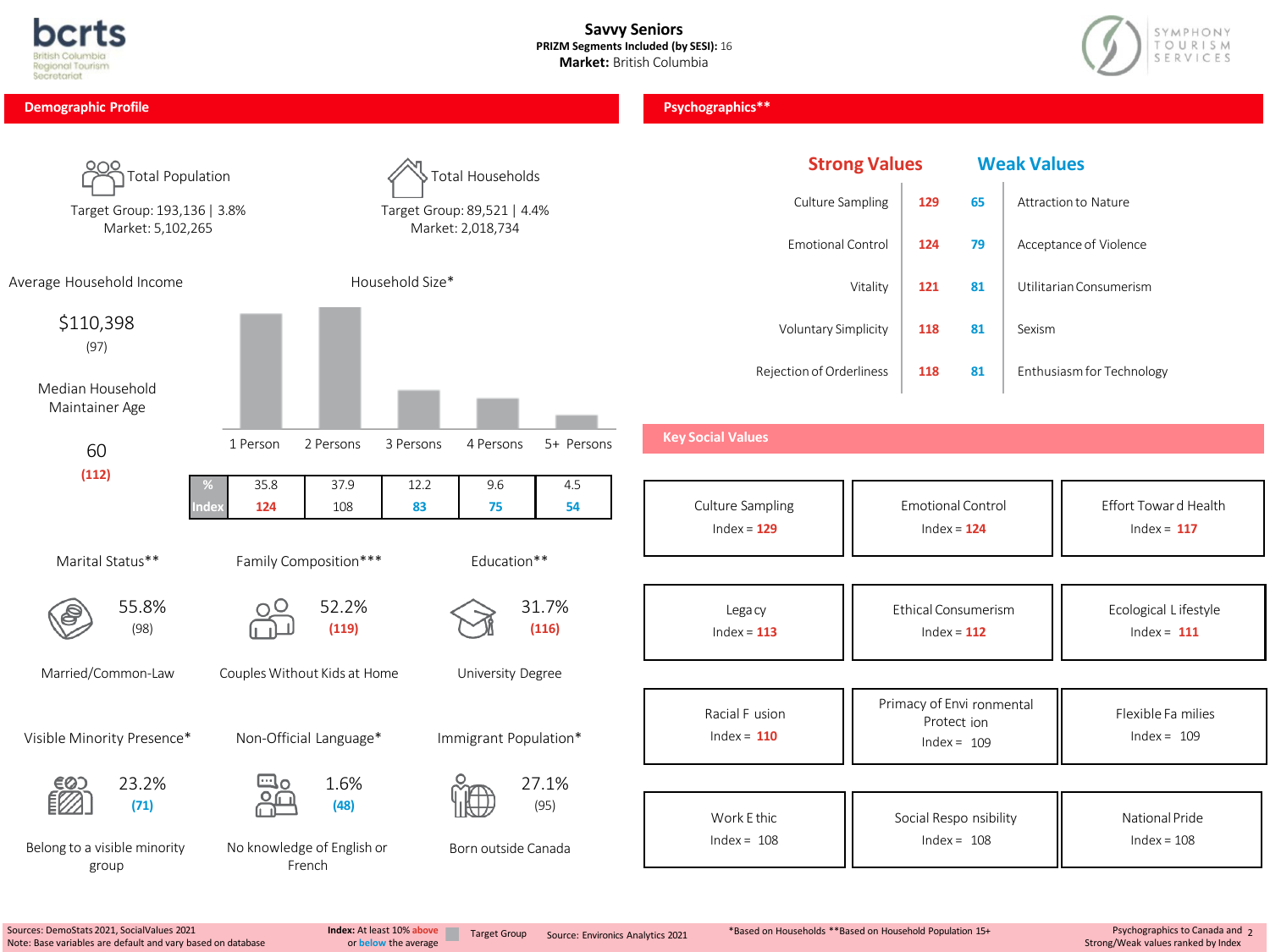#### **Savvy Seniors PRIZM Segments Included (by SESI):** 16 **Market:** British Columbia



**Sports & Leisure**

| Occasionally/Regularly Participate or Attended/Visited [Past Year] |  |  |
|--------------------------------------------------------------------|--|--|
|                                                                    |  |  |

| <b>Top 5 Activities Participated*</b> | $%$ Comp | <b>Index</b> | Top 5 Activities Attended*               | % Comp | / Index |
|---------------------------------------|----------|--------------|------------------------------------------|--------|---------|
| Reading                               | 85.3     | 101          | Exhibitions, carnivals, fairs & markets  | 53.8   | 103     |
| Gardening                             | 60.8     | 102          | Parks & city gardens                     | 46.9   | 109     |
| Fitness walking                       | 55.0     | 106          | Bars & restaurant bars                   | 39.6   | 107     |
| Volunteer work                        | 54.1     | 101          | Movies at a theatre/drive-in             | 37.3   | 101     |
| Home exercise & home workout          | 52.9     | 98           | Art galleries, museums & science centres | 35.9   | 107     |
| <b>Key Tourism Activities**</b>       |          |              |                                          |        |         |

# **Key Tourism Activities\*\***

| Swimming                       | Parks & city gardens          | Hiking & backpacking                  | Camping                                     | Cycling                                      | Bars & restaurant bars         | Photography                  | Canoeing & kayaking |
|--------------------------------|-------------------------------|---------------------------------------|---------------------------------------------|----------------------------------------------|--------------------------------|------------------------------|---------------------|
| 終                              | *∤                            | $\mathbb{Z}$                          | 闧                                           | ෯                                            |                                | ீ                            |                     |
| 52.1%<br>(99)                  | 46.9%<br>(109)                | 45.8%<br>(92)                         | 45.1%<br>(90)                               | 43.8%<br>(95)                                | 39.6%<br>(107)                 | 38.3%<br>(98)                | 33.3%<br>(94)       |
| National or provincial<br>park | Golfing                       | Cross country skiing<br>& snowshoeing | Pilates & yoga                              | Specialty movie<br>theatres/IMAX             | Fishing & hunting              | Historical sites             | Ice skating         |
|                                | M)                            |                                       | 方                                           | w.                                           |                                |                              | 矛                   |
| 31.6%<br>(110)                 | 26.2%<br>(99)                 | 24.9%<br>(101)                        | 22.6%<br>(99)                               | 22.4%<br>(107)                               | 21.8%<br>(89)                  | 21.0%<br>(108)               | 20.5%<br>(91)       |
| Sporting events                | Downhill skiing               | Zoos & aquariums                      | Video arcades & indoor<br>amusement centres | Theme parks,<br>waterparks & water<br>slides | Beer, food & wine<br>festivals | Adventure sports             | Hockey              |
| 熙                              | ∢⊄                            | U B                                   | 冨                                           |                                              | 卽                              |                              |                     |
| 19.5%<br>(114)                 | 18.5%<br>(97)                 | 15.7%<br>(97)                         | 13.3%<br>(86)                               | 12.8%<br>(105)                               | 12.5%<br>(112)                 | 11.1%<br>(94)                | 10.7%<br>(92)       |
| ATV & snowmobiling             | Power boating & jet<br>skiing | Music festivals                       | Curling                                     | Film festivals                               | Snowboarding                   | Marathon or similar<br>event | Dinner theatres     |
|                                | L)                            | $\frac{1}{\sqrt{2}}$                  | W                                           | 屬                                            | $\mathbb{Z}$                   |                              | 囹                   |
| 10.6%<br>(87)                  | 10.4%<br>(85)                 | 8.9%<br>(107)                         | 8.9%<br>(115)                               | 7.5%<br>(119)                                | 6.5%<br>(78)                   | 5.3%<br>(96)                 | 4.8%<br>(125)       |

Sources: Opticks Powered by Numeris 2021 Note: Base variables are default and vary based on database **Index:** At least 10% **above** Source: Environics Analytics 2021 or **below** the average

(!) Indicates small sample size Based on Household Population 12+

\*Selected and ranked by percent composition <sup>3</sup> \*\*Ranked by percent composition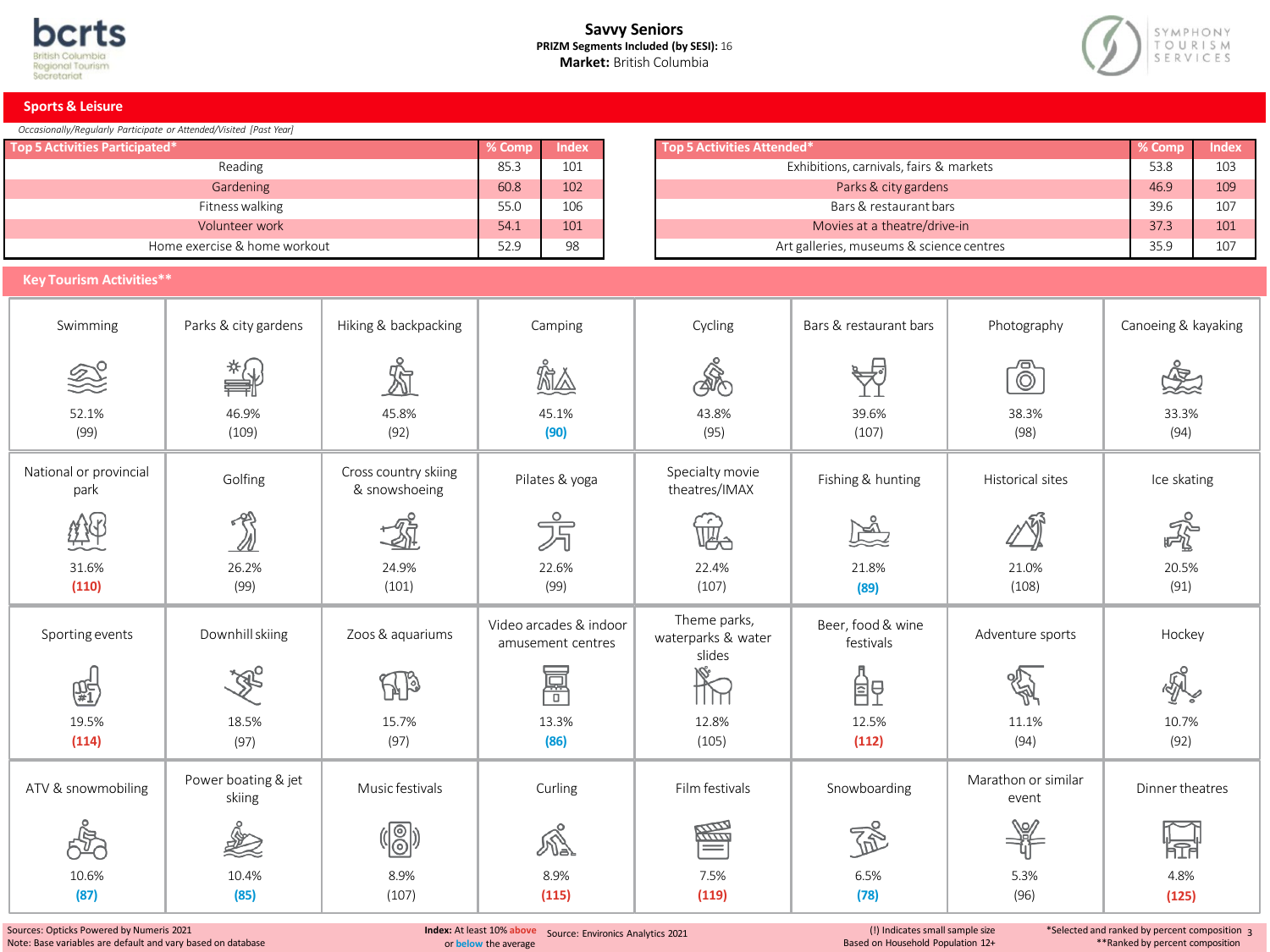



#### **Travel Profile**



# **Vacation Booking\***



Sources: Opticks Powered by Numeris 2021 Note: Base variables are default and vary based on database

**Index 88 110** 101 104 **113** 102

or **below** the average

**Index:** At least 10% **above Index:** Target Group Source: Environics Analytics 2021

(!) Indicates small sample size<br>Based on Household Population 12+

\*Selected and ranked by percent composition <sup>4</sup> \*\*Ranked by national percent composition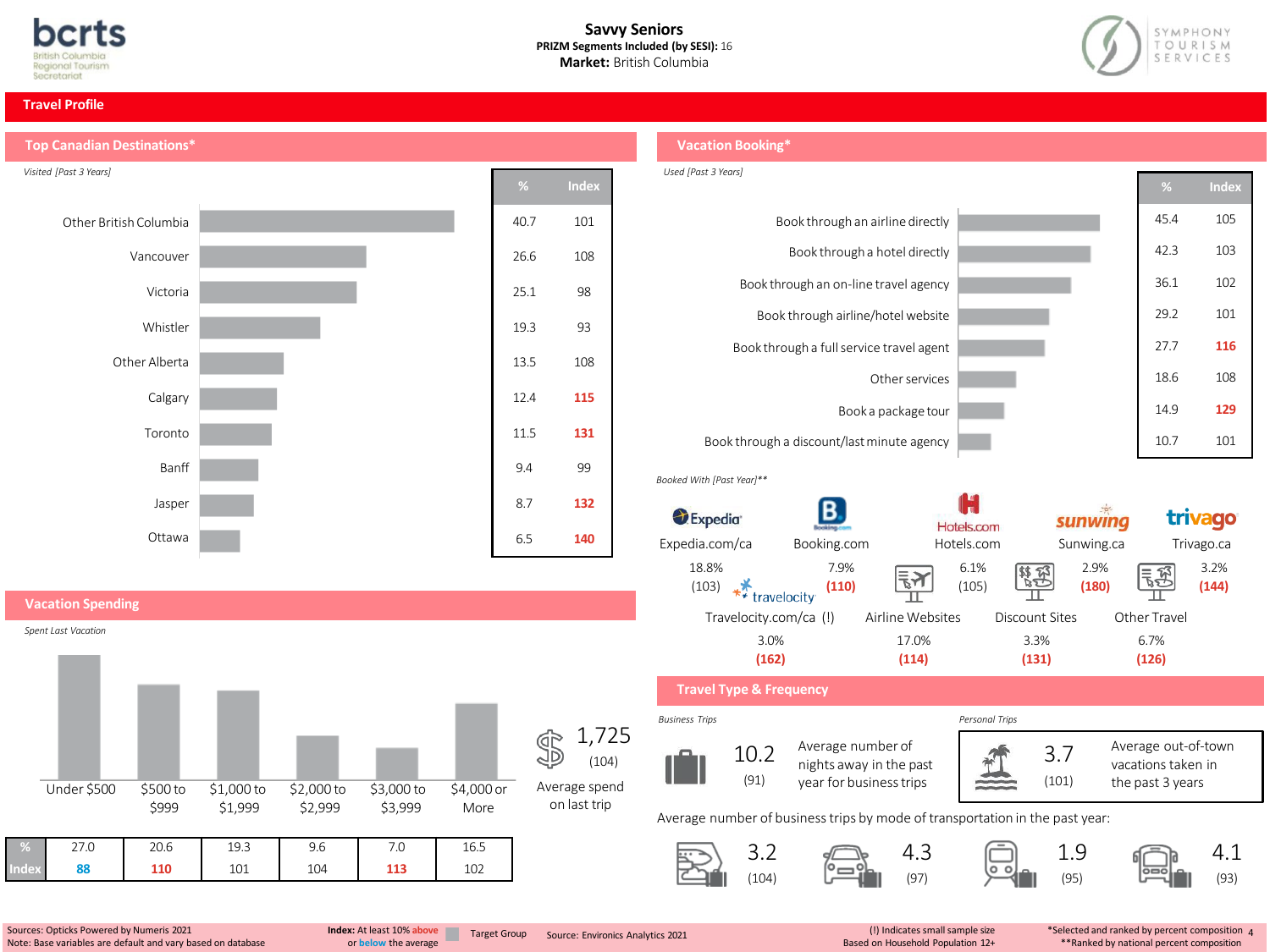



#### **Travel Profile**

# **Accommodation Preferences\***

*Used [Past 3 Years]*

|                          | <u>යින</u>        | $\overrightarrow{a}$ | 尬           | Έπ                       | 浸间         |         |
|--------------------------|-------------------|----------------------|-------------|--------------------------|------------|---------|
| Hotel                    | Friends/relatives | All-inclusive resort | Camping     | Vacation rental by owner | Motel      | Cottage |
| 56.9%                    | 43.9%             | 18.3%                | 21.6%       | 24.8%                    | 20.6%      | 10.5%   |
| (101)                    | (103)             | (117)                | (90)        | (104)                    | (105)      | (113)   |
| $\overline{\mathcal{R}}$ | _ __ _ <br>睛      | <u>मिद्दे</u>        | $\vec{=}$   |                          |            | 受       |
| B&B                      | Condo/apartment   | RV/camper            | Cruise ship | Package tours            | Spa resort | Boat    |
| 16.6%                    | 16.6%             | 13.1%                | 14.6%       | 7.3%                     | 6.9%       | 5.1%    |
| (120)                    | (130)             | (103)                | (130)       | (147)                    | (127)      | (138)   |

# **Airline Preferences\*\***

| Flown [Past Year]          |                              |                         |                 |                |
|----------------------------|------------------------------|-------------------------|-----------------|----------------|
| <b>AIR CANADA</b>          | <b>WESTJET </b> <del>⊅</del> | <u>. Air</u><br>transat | porter          |                |
| Air Canada                 | West Jet                     | Air Transat             | Porter Airlines | Other Canadian |
| 37.4%                      | 34.8%                        | 7.4%                    | 0.3%            | 7.1%           |
| (103)                      | (115)                        | (118)                   | (322)           | (126)          |
| <b>ADELTA</b><br>AIR LINES | <b>UNITED</b>                | American Airlines       |                 |                |
| Delta Airlines             | <b>United Airlines</b>       | American Airlines       | Other American  |                |
| 6.5%                       | 7.7%                         | 5.2%                    | 9.2%            |                |
| (120)                      | (123)                        | (120)                   | (113)           |                |
|                            |                              |                         |                 |                |
| European Airlines          | <b>Asian Airlines</b>        | Other Charter           | Other           |                |
| 10.3%                      | 6.1%                         | 3.8%                    | 9.3%            |                |
| (136)                      | (97)                         | (178)                   | (133)           |                |

# **Car Rental\***

*Rented From [Past Year]*

| enterprise<br>Enterprise<br>6.8%<br>(135) | <b>Budget</b> ®<br>$\blacktriangleright$<br>Budget<br>4.6%<br>(117) | <b>AVIS</b><br>Avis<br>3.1%<br>(150)      | <b>UHAUL</b><br>U-Haul<br>2.6%<br>(178) |
|-------------------------------------------|---------------------------------------------------------------------|-------------------------------------------|-----------------------------------------|
| <b>Hertz</b><br>Hertz<br>3.5%<br>(155)    | $\approx$ National<br>National (!)<br>4.1%<br>(142)                 | Discount<br>Discount (!)<br>1.7%<br>(191) | Other Rentals<br>4.0%<br>(108)          |

Sources: Opticks Powered by Numeris 2021 Note: Base variables are default and vary based on database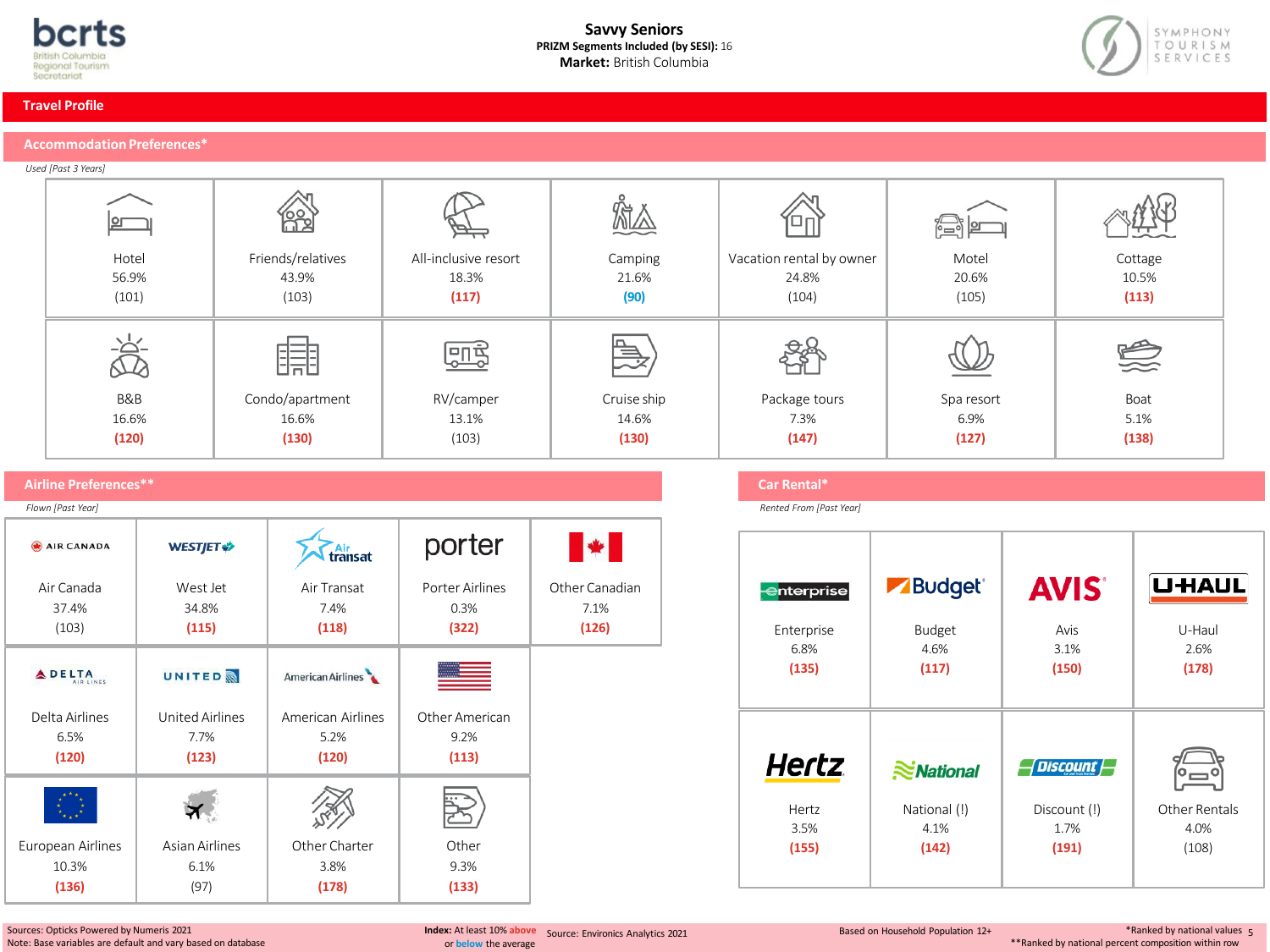

#### **Savvy Seniors PRIZM Segments Included (by SESI):** 16 **Market:** British Columbia



**Product Preferences**

*Variables with "Agree" Statements*

| "I have tried a product/service based<br>on a personal recommendation"<br>76%   Index = 104 | "I consider myself to be informed on<br>current events or issues"<br>74%   Index = 106      | "I would like to eat healthy foods<br>more often"<br>74%   Index = 99             | "I generally achieve what I set out to<br>do''<br>70%   Index = 102                                                       | "I am very concerned about the<br>nutritional content of food products I<br>buy"<br>70%   Index = 105 |
|---------------------------------------------------------------------------------------------|---------------------------------------------------------------------------------------------|-----------------------------------------------------------------------------------|---------------------------------------------------------------------------------------------------------------------------|-------------------------------------------------------------------------------------------------------|
|                                                                                             |                                                                                             |                                                                                   |                                                                                                                           |                                                                                                       |
| "I make an effort to buy local<br>produce/products"<br>69%   Index = 107                    | "I value companies who give back to<br>the community"<br>$68\%$   Index = 103               | "I am interested in learning about<br>different cultures"<br>$62\%$   Index = 109 | "It's important to buy products from<br>socially-responsible/environmentally-<br>friendly companies"<br>59%   Index = 105 | "When I shop online I prefer to<br>support Canadian retailers"<br>59%   Index = 104                   |
|                                                                                             |                                                                                             |                                                                                   |                                                                                                                           |                                                                                                       |
| "Family life and having children are<br>most important to me"<br>58%   Index = 103          | "I like to cook"<br>57%   Index = 99                                                        | "I like to try new places to eat"<br>$54\%$   Index = 98                          | "I offer recommendations of<br>products/services to other people"<br>$51\%$   Index = 97                                  | "I like to try new and different<br>products"<br>48%   Index = 101                                    |
|                                                                                             |                                                                                             |                                                                                   |                                                                                                                           |                                                                                                       |
| "I am willing to pay more for eco-<br>friendly products"<br>41%   Index = $111$             | "Free-trial/product samples can<br>influence my purchase decisions"<br>$40\%$   Index = 100 | "I am adventurous/"outdoorsy""<br>$40\%$   Index = 97                             | "Vegetarianism is a healthy option"<br>38%   Index = 102                                                                  | "I lead a fairly busy social life"<br>$31\%$   Index = 119                                            |
|                                                                                             |                                                                                             |                                                                                   |                                                                                                                           |                                                                                                       |
| "I prefer to shop online for<br>convenience"<br>29%   Index = 92                            | "Staying connected via social media is<br>very important to me"<br>28%   Index = 102        | "I consider myself to be<br>sophisticated"<br>$24\%$   Index = 121                | "Advertising is an important source of<br>information to me"<br>23%   Index = 103                                         | "I enjoy being extravagant/indulgent"<br>$21\%$   Index = 111                                         |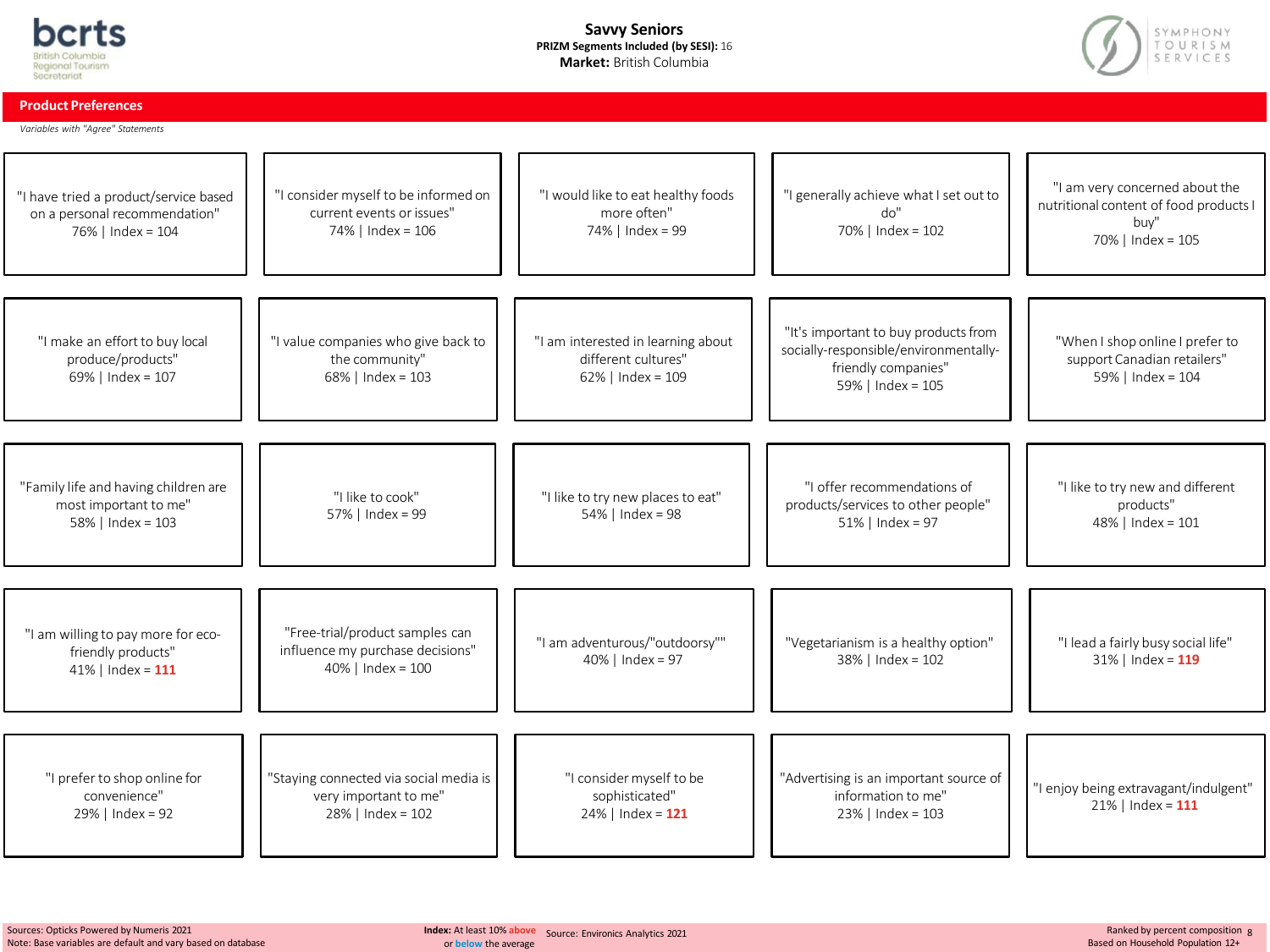



#### **Product Preferences**

**Restaurant Type Visited\***

| Frequency of Visiting [Past Year]      |                                                      |      |              |      |              |      |       |
|----------------------------------------|------------------------------------------------------|------|--------------|------|--------------|------|-------|
|                                        | Once a month or more 2-11 times per year Once a year | %    | <b>Index</b> | %    | <b>Index</b> | $\%$ | Index |
| Pizza restaurants                      |                                                      | 9.3  | 90           | 45.2 | 108          | 4.7  | 98    |
| Asian restaurants                      |                                                      | 12.3 | 100          | 46.7 | 100          | 4.5  | 95    |
| Submarine/sandwich<br>restaurants      |                                                      | 4.3  | 76           | 31.3 | 97           | 5.1  | 109   |
| Breakfast style<br>restaurant          |                                                      | 5.5  | 144          | 33.4 | 109          | 9.2  | 91    |
| Chicken restaurants                    |                                                      | 3.4  | 127          | 16.2 | 97           | 4.3  | 100   |
| Ice cream/frozen<br>yogurt restaurants |                                                      | 1.6  | 76           | 26.1 | 99           | 3.7  | 83    |
| Specialty burger<br>restaurants        |                                                      | 4.2  | 122          | 20.2 | 89           | 4.2  | 74    |
| Italian restaurants                    |                                                      | 1.7  | 87           | 24.3 | 105          | 9.1  | 108   |
| Other ethnic<br>restaurants            |                                                      | 2.6  | 86           | 32.6 | 108          | 10.1 | 108   |
| Steakhouse                             |                                                      | 2.0  | 136          | 16.1 | 108          | 18.6 | 109   |
| Mexican/Burrito-style<br>restaurants   |                                                      | 3.0  | 96           | 21.7 | 101          | 7.6  | 82    |
| Seafood/Fish and Chips<br>restaurants  |                                                      | 1.6  | 99           | 30.1 | 128          | 10.4 | 101   |

# **Restaurant Service Type\***

| Frequency of Visiting [Past Year]        |                                                      |     |              |      |       |      |       |
|------------------------------------------|------------------------------------------------------|-----|--------------|------|-------|------|-------|
|                                          | Once a month or more 2-11 times per year Once a year | %   | <b>Index</b> | %    | Index | $\%$ | Index |
| Casual/family dining<br>restaurants      |                                                      | 6.1 | 101          | 47.0 | 104   | 5.6  | 97    |
| Food court outlets at<br>a shopping mall |                                                      | 3.8 | 79           | 43.0 | 101   | 8.3  | 112   |
| Pub restaurants                          |                                                      | 9.9 | 110          | 43.7 | 108   | 5.1  | 87    |
| Formal dine-in<br>restaurants            |                                                      | 3.0 | 80           | 35.3 | 105   | 11.3 | 112   |
| Fast casual<br>restaurants               |                                                      | 5.2 | 73           | 23.5 | 93    | 3.6  | 105   |
| Sports bars                              |                                                      | 1.5 | 66           | 17.5 | 111   | 3.2  | 109   |
| Other types                              |                                                      | 5.0 | 128          | 23.4 | 107   | 1.5  | 73    |

# **PurchasedOrganic Food**

*Done [Past Week]*



(103)



17.0% (103)

Organic Meat

13.2% **(127)**

Sources: Opticks Powered by Numeris 2021 Note: Base variables are default and vary based on database

or **below** the average

\*Ranked by national percent composition of visited [Pst Yr] Target Group Source: Environics Analytics <sup>2021</sup> **Index:** At least 10% **above**